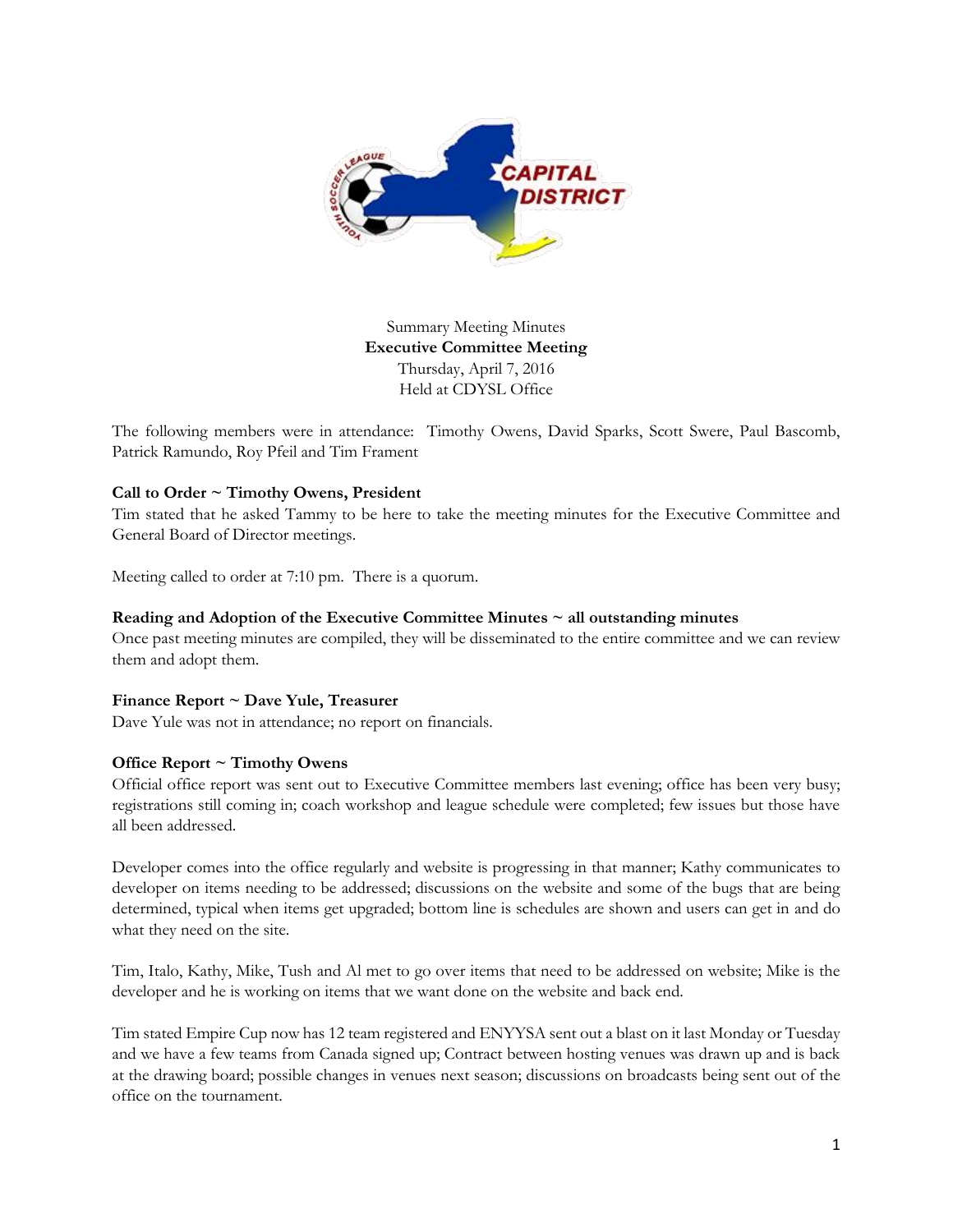Tim thanked Roy for all of the F license add on field modules he's been instructing.

#### **Committee Reports:**

# **Finance ~ Dave Sparks**

Dave state the process has started and he is listing items that need to be addressed and all on the Executive Committee for next season and he sent one to Italo and it should be out in the next week or so.

#### **Games ~ Paul Bascomb**

Paul stated that everything is on schedule and we may be short on referees the first week; individual stated to Paul they stated Guilderland may take back their teams next year and run their own program again; Tim stated that he did speak with Mike Kinnally on the Guilderland teams;

#### **Membership ~ Dave Sparks**

Dave stated that we have an inquiry in the Waterford area to start another club. The Waterford club is currently inactive and there are possible interactions. Nothing has come in yet but we have not received anything as of today. Sometimes it does not materialize.

Discussions on being surprised on seeing a guest team playing in the league play when proper protocol for guest teams was not followed; Tim will follow up on this topic to see why this was overlooked; this cannot happen and rules need to be followed and do a better job and remind Italo that protocol needs to be followed.

There were discussions on the Futsal program and securing of sites, better planning and overall league management needs to be improved; Tim would like office staff and Executive Committee get together on a Saturday and go over expectations and timelines to ensure items are handled properly and in a timely fashion; discussions on possible dates; Tim asks all to look at their calendars on possible dates and he will send out an e-mail on this topic.

# **Rules ~ Scott Swere**

Discussed below with the USSF Player Initiatives.

# **Registration ~ Tammy Kishbaugh**

Tim stated the registration deadline was February  $29<sup>th</sup>$  and several clubs sent items in later than the deadline; discussion on change on some deadlines; stated that 31 teams dropped out of the schedule and that is about normal from year to year; Tim reported number of teams are growing but dropping off on the older teams who want to play different leagues but larger numbers with the younger teams.

# **Programs:**

# **Coaching Education ~ Roy Pfeil, Second Vice President ~ Coaches Workshop Summary**

Workshop was a success; great idea to run F license modules during that time, great turnout; suggestions that in future that we run these at the workshop but Roy not instruct it as he can fill in with clinicians who have issues committing to workshop due to illness, emergencies, etc.; discussions on this as Roy was available during workshop as modules were held before and after workshop hours; great turnout and having individuals only complaint being they couldn't see all clinicians they wanted, was a good idea, something to look at differently in future workshops; more advertising of workshop would be beneficial.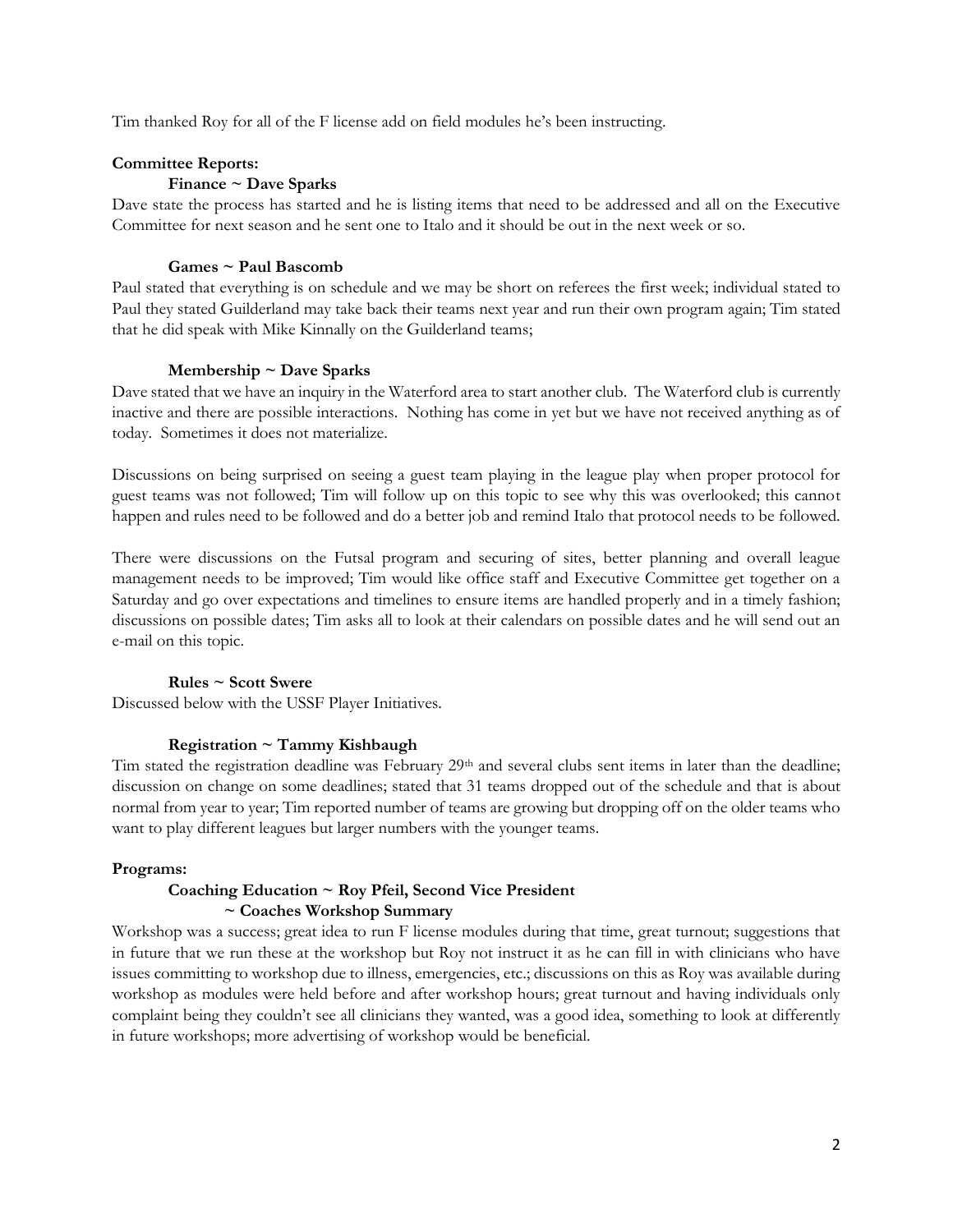#### **ODP Program (follow-up) ~ Roy Pfeil**

Roy is looking to step away from program; Tim commended Roy for the great job he did; discussions on the practices in Queensbury ending and getting ready to go outdoor; younger age groups for girls had low numbers; Part of the realization is all group training once a month, this coming Monday all groups will be going to Stringham for ODP North and North/South in April and in June and in May they are scheduled to go to Bethlehem and it was decided that Bethlehem does not have enough fields to support all of the groups; discussions on possible other venues who can hold the teams needed; we have the venues but not all are that convenient.

Discussions to identify the best players at the Fall Ball Program and possibly having a tryout during that time frame; recommending players is a great idea for those who have an eye for this.

Sandbags were ordered for the clubs and passed around to show what was ordered; will be determined how to get these out to the clubs; we shopped locally and the prices were very comparable; purchased at Soccer Unlimited and had them to us within a few days.

# **FUTSAL ~ CDYSL League ~ Roy Pfeil**

Discussions on futsal balls being handed out and cannot be stated as first time investment, should go under expenses; anticipated loss was \$6,000; goal posts that we purchased are at the facility at this time, we need to get them back; Schenectady venues used Guilderland's goals; some goals were damaged in Malta by possibility of rushing to put them together, we may need to replace them for that facility; discussions on anticipated loss running this program; it was stated that over 1000 kids played in the program; discussions on venue payments and some changes needed for future of the program especially in some of the spending; it was stated that about 76 percent were favorable when asked about the program in the survey. Discussions on venue agreement and Pat asks for a copy of the agreement.

# **Unfinished Business ~ Goal Safety Initiatives**

Discussed below under New Business.

# **New Business ~ April BOD Vote Items ~ USSF Player Development Initiatives**

Discussions on handout of player initiatives and what is mandated in 2017; talk of some confusion at the February meeting when speaking with Tim Bradbury and Richie Christiano; process for most of these initiatives still being worked on by the Federation; discussions on goal sizes and those who will need to have those particular goals due to specific leagues they play in, otherwise, we will slowly change over goal sizes to suit the clubs so they don't have to be done all at once and immediately.

Discussions on what and how to present this topic and those initiatives at the meeting next week and anticipate both sides of the topic on pros and cons if we do mandate items now and/or wait until 2017. It was discussed that we need to outline the penalties if the rules are not followed; discussions on each item in detail on how it will be presented and discussed with the General Board.

Discussions on how we deal with rule changes since our current rules do not outline this matter; a calendar needs to be put together to outline when we need items to be conducted by with dates, when, how and format especially with time sensitive issues.

Tim reported that Kerry's brother passed away and a donation was made to the Diabetes Association from CDYSL in his memory.